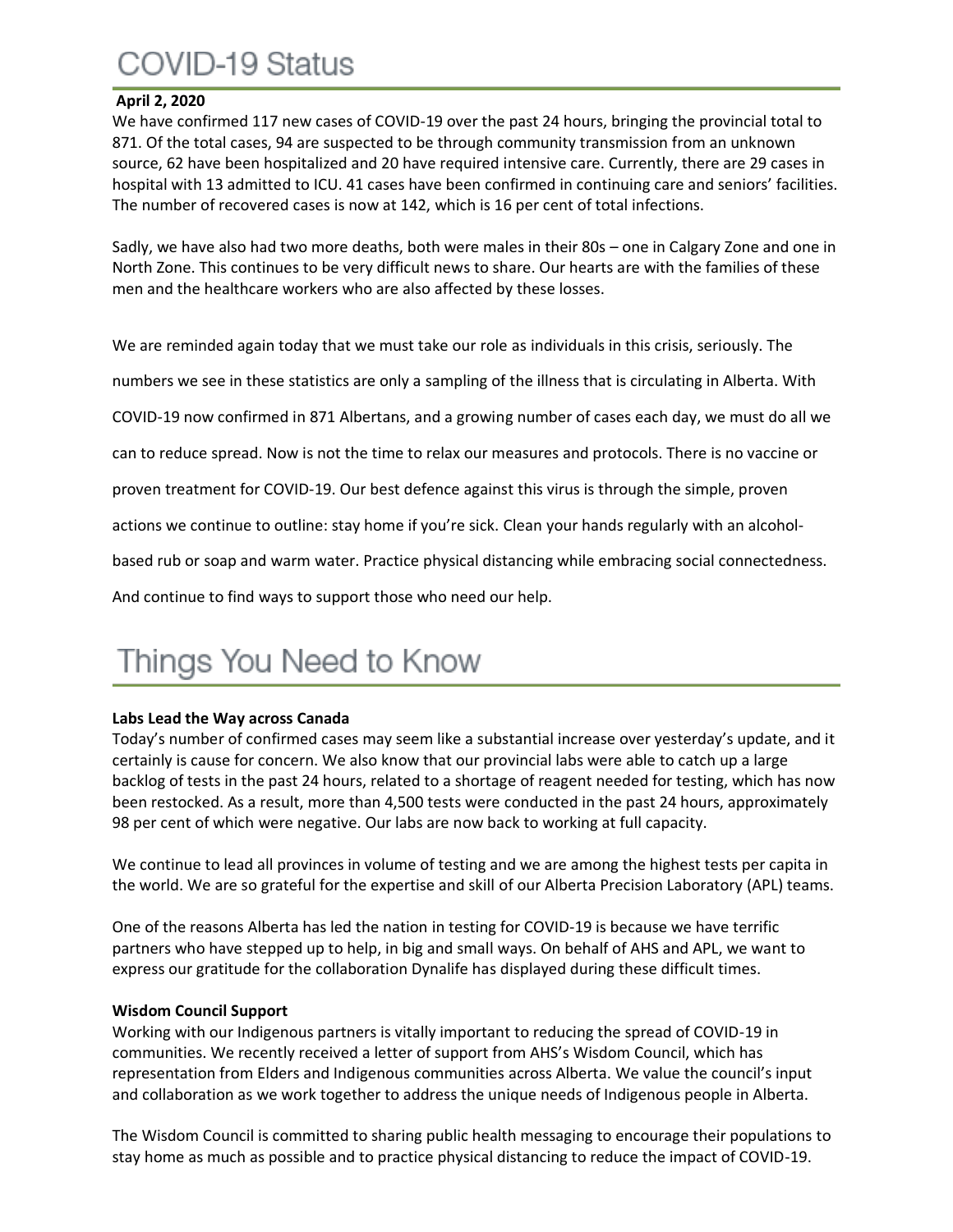Below is an excerpt from the letter we received. We are so grateful for their prayers and partnership, and appreciative of the acknowledgement of the work our teams are doing to care for all Albertans.

*As the number of confirmed cases continue to rise we must keep in mind to stay grounded in prayer. This pandemic we are experiencing is scary and we are afraid of not only the virus but the impact it is having on our Indigenous communities/rural and urban communities. There is fear and uncertainty as to what the outcome of this pandemic will have on our society. It is the unknown that makes us afraid but we must remain strong.*

*As the Chair and Co-Chair for the Wisdom Council we continue to support all physicians, nurses, healthcare workers, and volunteers that are working hard to ease the burden of this illness.*

*We continue to pray for the Wisdom Council, Dr. Verna Yiu and her executive team, the Indigenous Health Program staff and all Alberta Health Services health care staff. Take care of you and your families.*

*Trust and have faith in your prayers we will overcome.*

*In the Spirit of Health and Reconciliation,*

*Casey Eagle Speaker, Wisdom Council Chair and Wally Sinclair, Co-Chair*

#### **Non-Urgent Ambulatory Clinic Visits**

Due to the evolving COVID-19 situation, all non-urgent AHS ambulatory (outpatient) clinic visits will be postponed as of April 1, until after April 30, 2020. AHS will re-evaluate the status of the pandemic in mid-April to determine if extension of this timeline is required. Essential services and urgent patient visits will continue to be accommodated.

Patients will be contacted directly by AHS if their visits are being postponed. Referring providers will be contacted directly by AHS if their patient's appointment has been postponed. Postponed visits will be rescheduled once COVID-19 activity begins to decline. New ambulatory services referrals will be reviewed to determine urgency.

#### **Health Link Update**

Health Link in both Calgary and Edmonton continue to support Albertans every day with information and care advice about COVID-19 and other health concerns. Yesterday, Health Link answered a total of 5,903 calls: 2,708 in Calgary and 3,195 in Edmonton, which is three times the typical call volume prior to the COVID-19 response in Alberta.

The Health Link team has been doing incredible work to manage the high volumes of calls coming in and reduce wait times for callers. In addition to answering the 811 calls, the expanded Health Link team has been contacting everyone who completes the online assessment form, including over 4100 HCW to date, to determine if testing is needed and then referring them to the Assessment Centres.

## In the Zones

#### **Zone Emergency Operations Centre (ZEOC) Update – Central Teamwork making all the difference**

To help create additional bed space in our hospitals and care centres, Seniors Health has been working tirelessly to relocate patients from acute care spaces. As part of their efforts, they were able to relocate 63 patients in the course of a week -- the majority being relocated over just three days. This is an unprecedented number of moves carried out by discharge planners, the placement office, receiving sites and our partners in acute care.